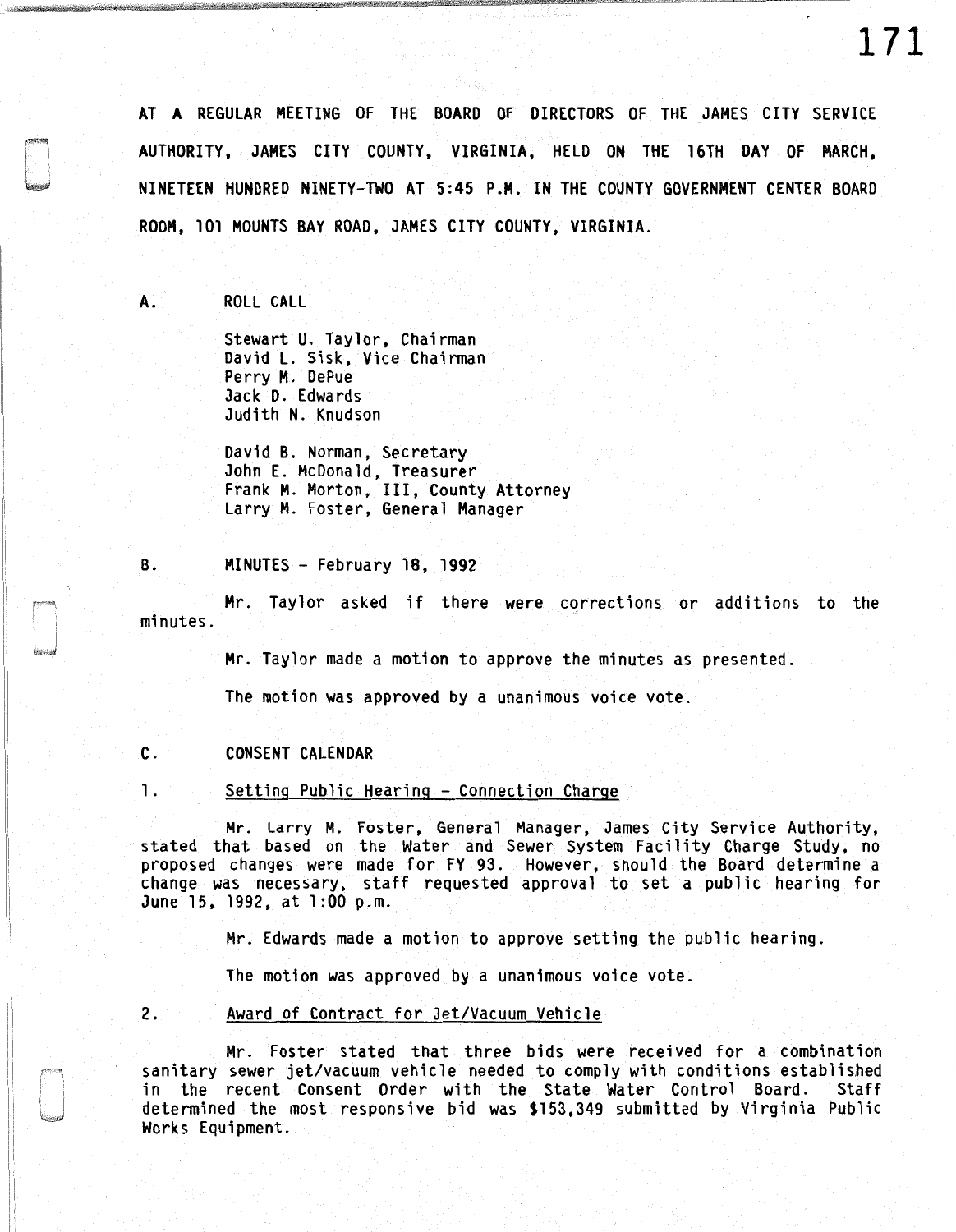**172** 

'~ u

Staff recommended approval of the resolution.

Mr. Edwards made a motion to approve the resolution.

The motion was approved by a unanimous voice vote.

# R E S 0 L U T I 0 N

## AWARD OF CONTRACT FOR JET/VACUUM VEHICLE

- WHEREAS, \$135,000 was appropriated in the FY 92 Capital Improvements Budget to purchase a combination sanitary sewer jet/vacuum vehicle; and
- WHEREAS, requests for bids were issued, responses evaluated and the lowest bid meeting the specifications was determined; and
- WHEREAS, it has been determined that the bid submitted by Virginia Public Works Equipment for a Peabody Myers Vactor Model 2110 2-stage combination sanitary sewer jet/vacuum vehicle in the amount of \$153,349 was the lowest responsible/responsive bid.
- NOW, THEREFORE, BE IT RESOLVED that the Board of Directors of the James City Service Authority, Virginia, authorizes and directs the Secretary to the Board to execute a contract with Virginia Public Works Equipment, for the purchase of a Peabody Myers Vactor Model 2110 2-stage combination sanitary sewer jet/vacuum vehicle for the sum of \$153,349.
- BE IT FURTHER RESOLVED that the Board of Directors of the James City Service Authority, James City County, Virginia, authorizes the transfer of \$18,349 from Capital Contingency to the Capital Improvements Account to cover the difference in the amount appropriated and the purchase amount.
- 3. Acquisition of Real Property

Mr. Frank M. Morton, III, County Attorney, stated that pursuant to the discussion held at the Board of Directors' executive session on February 18, 1992, a resolution for approval of acquisition of real property at the intersection of Kingspoint Drive and Kingspoint Access Road for a sewer pump station site was being brought forward for consideration.

Mr. DePue made a motion to approve the resolution.

The motion was approved by a unanimous voice vote.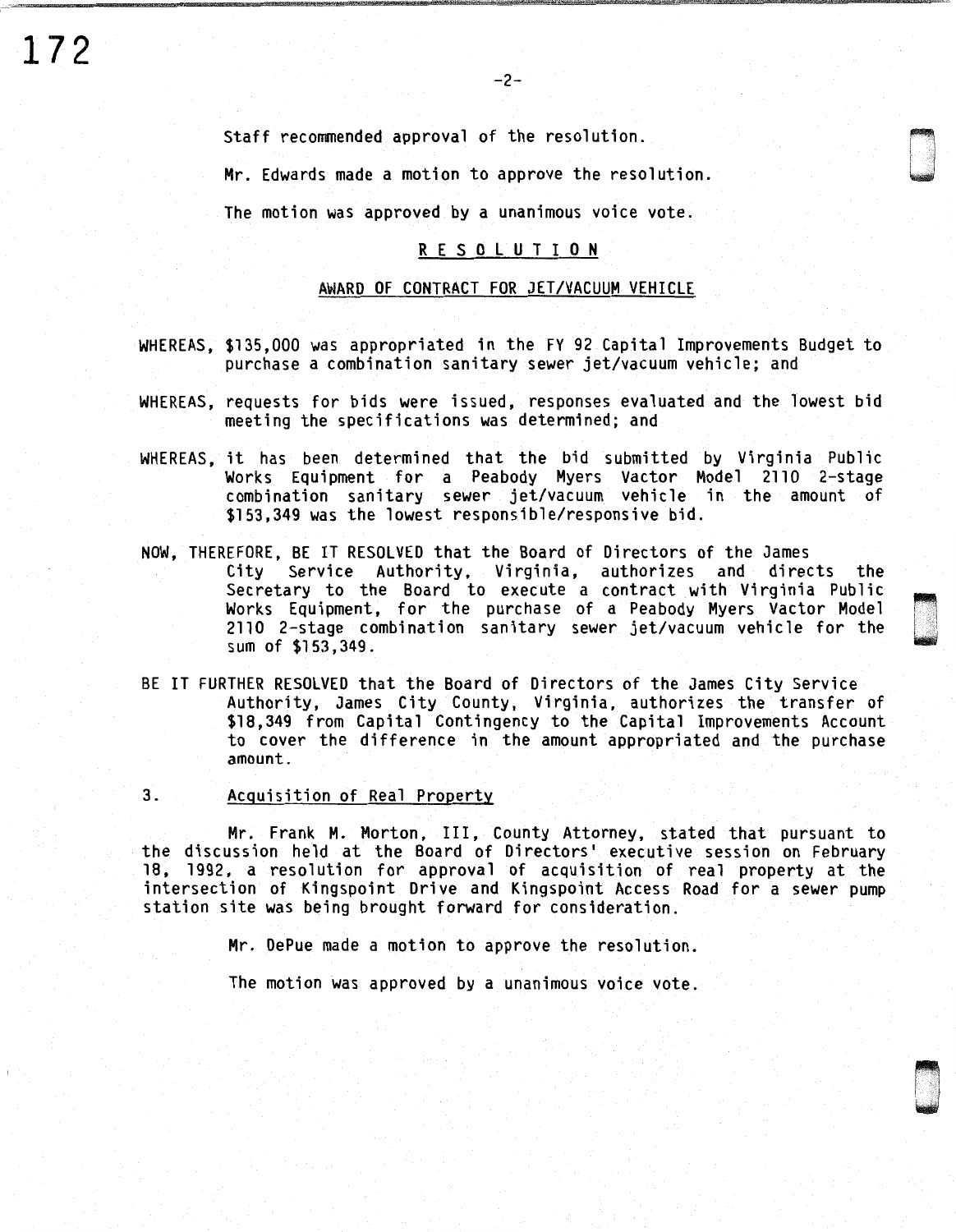# R E S 0 L U T I 0 N

-3-

#### ACQUISITION OF REAL PROPERTY

- WHEREAS, the General Manager of the James City Service Authority has reported to the Board and recommended that a sewer pump station site and an ingress and egress off Kingspoint Drive be acquired by the Authority; and
- WHEREAS, the General Manager has determined that .062+ acres will be required for said sewer pump station site and .041± acres for a permanent easement for ingress and egress; and
- WHEREAS, an appraisal and a survey have been completed; and
- WHEREAS, it is evident that the parties are unable to agree upon a value for the property; and
- WHEREAS, the Authority pursuant to Title 15.1, Chapter 28 of the Code of Virginia may exercise the right of eminent domain and may follow the procedure provided for the Commonwealth Transportation Commissioner as set forth in Title 33.1, Chapter 1.
- NOW, THEREFORE, BE IT RESOLVED

•

- 1. That a public necessity for the acquisition of the aforesaid property exists.
- 2. That it is necessary for the Authority to take possession of such property prior to condemnation.
- 3. That the Chairman and Treasurer of this Board, be, and they are hereby authorized and directed to acquire in the manner provided by Title 15.1, Chapter 7, Article 1, of the 1950 Code of Virginia, as amended, and by Title 33.1, Chapter 1, Article 7 of the 1950 Code of Virginia, as amended, certain real property as described below in James City County, Virginia, together with all rights and appurtenances thereto.
- 4. That Francis A. Cherry, Jr., of Randolph, Boyd, Cherry and Vaughan is appointed as agent and attorney for the authority for the purposes of acquiring the pump site and easement by conveyance or instituting condemnation proceedings in the name of the Authority.
- 5. That the attorney is authorized to offer the owner as compensation fifteen hundred dollars (\$1,500.00) for the acquisition and damages to the remainder, if any.
- 6. That the name of the present owner of the land to be acquired as provided in Paragraph 2 of the Resolution together with a substantial description of the parcel is as follows: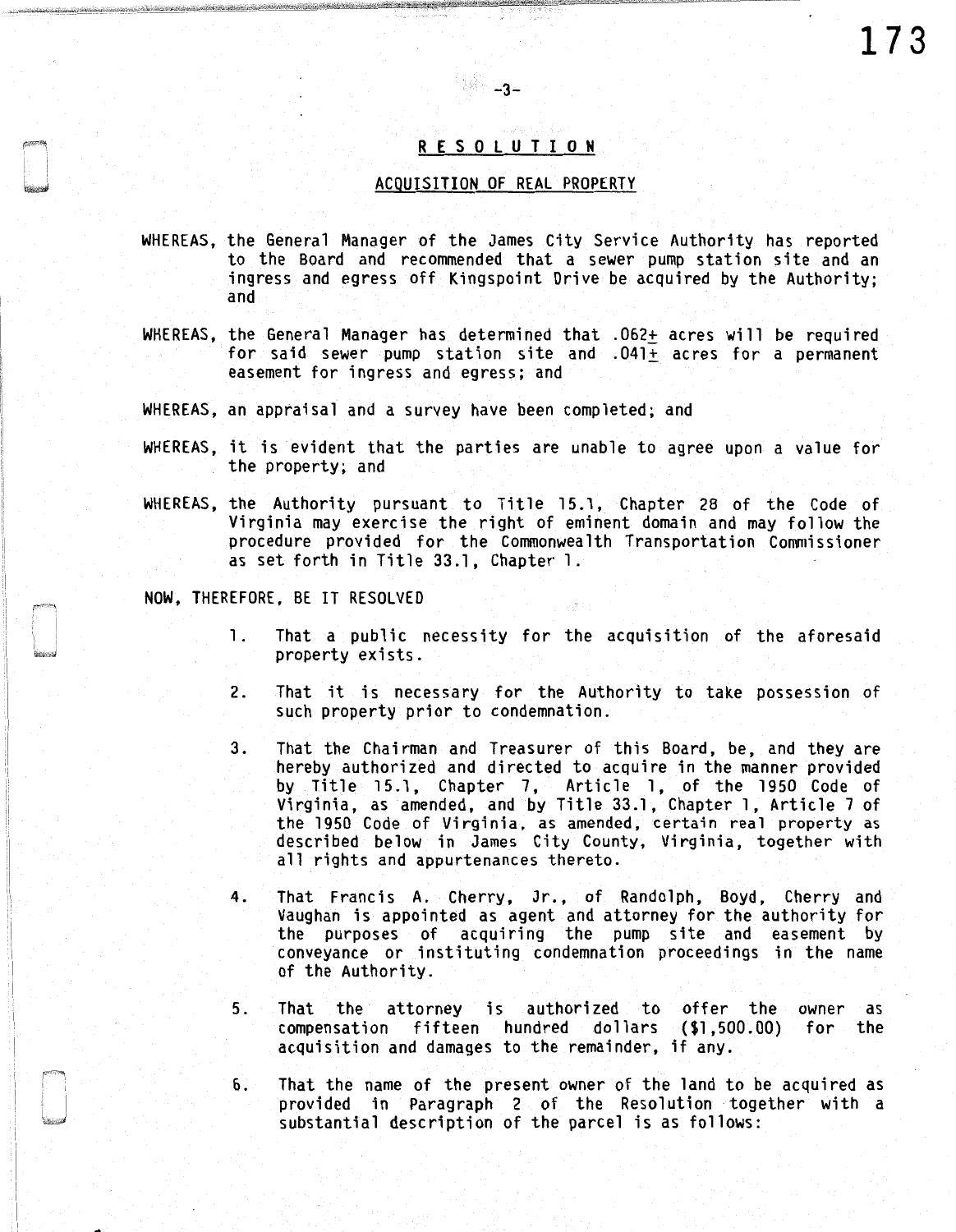All that certain lot, piece or parcel of land in James City County, Virginia, at the intersection of Kingspoint Access Road and Kingspoint Drive designated as  $2,696$  square feet  $+$  in fee simple and  $1,785$  square feet + for permanent ingress, egress and utility easement as shown and set forth on that certain plat attached hereto and made a part hereof entitled "Plat Showing Pump Station Site owned by Robert Friend Boyd for Conveyance to the James City Service Authority" dated February 20, 1992, and made by AES, Engineer Surveyors and planners and designated as Job No. 7289-10.

Being a portion of the property, a one-half interest in which was conveyed to Robert F. Boyd by deed from Margaret B. Miller, dated October 28, 1965, and recorded December 13, 1965.

- 7. That in the event of the property described in Paragraph 6 of this Resolution has been conveyed to any other party, the Attorney is authorized and directed to institute proceedings against the successors in title.
- 8. That an emergency is hereby declared to exist and this Resolution shall be effective from the date of its passage.

#### D. BOARD REQUESTS AND DIRECTIVES

Mr. Edwards made a motion to adjourn.

The motion was approved by a unanimous voice vote.

The Board of Directors adjourned at 5:56 p.m.

> -------

~ i l I ··j u

I n I ~

David B. Norman **Secretary** 

2115w